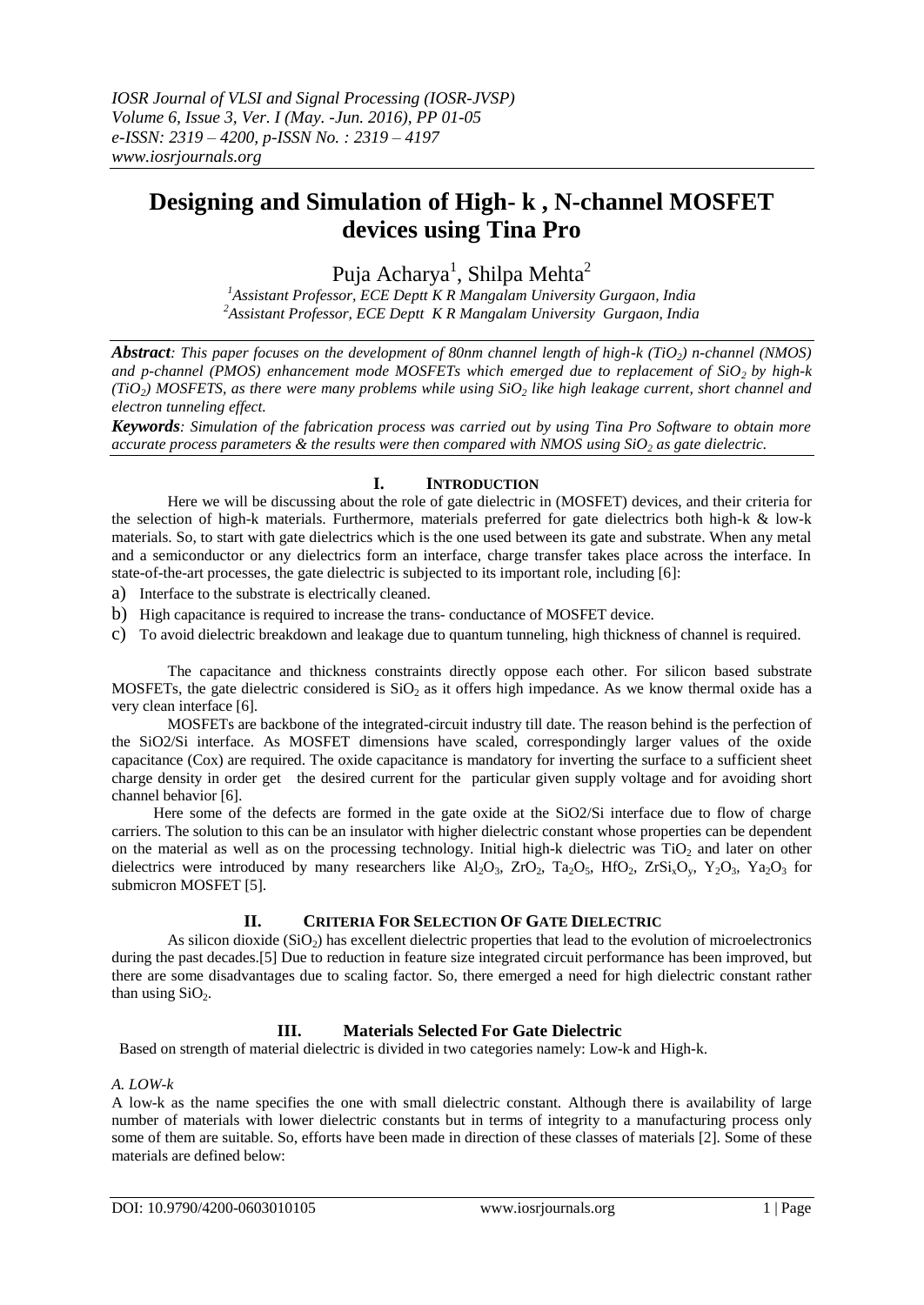a) Fluorine-doped Silicon Dioxide

Here, SiO<sub>2</sub> doping is done with fluorine in order to generate fluorinated silica glass, dielectric constant range is from 3.9 to 3.5 [1].

b) Carbon-doped Silicon dioxide

Here, doping of  $SiO<sub>2</sub>$  with carbon is done, dielectric constant is 3.0 [5].

c) Porous Silicon dioxide

Different methods are applied for creating larger voids or pores in  $SiO<sub>2</sub>$  dielectric. Voids may have a dielectric constant of approximately 1, so the dielectric constant of the porous material can be reduced by raising the porosity of the film.

d) Porous Carbon-doped Silicon dioxide

By UV curing method, methyl groups in carbon doped silicon dioxide can be removed and pores can be defined to the carbon doped silicon dioxide low-k materials [4].

*B. High-k*

The term high-k dielectric defines a material with a high [dielectric constant](http://en.wikipedia.org/wiki/Dielectric_constant) k that will allow increase in gate capacitance without the associated leakage effects. Such dielectric constants are defined below:

#### a) Aluminum oxide  $(Al_2O_3)$

This material has following characteristics like high permittivity, high band gap, high band discontinuities, and good break down voltage. But the main problem is that the high processing temperatures ( $1000^{\circ}$ C) the mobility of electrons shows a flat band voltage shift in the positive direction.

#### b) Titanium dioxide  $(TiO<sub>2</sub>)$

This is an alternative gate dielectric material suitable for deep submicron MOSFET applications. It is advantageous too as it has dielectric constant of 80, bandgap as 3.5eV for amorphous films and 3.2 eV for crystalline films which are good for acting as an insulator.

#### c) Zirconium oxide  $(ZrO<sub>2</sub>)$

 $ZrO<sub>2</sub>$  is referred due to its dielectric constant (k~25) higher band gap (~5.8eV). It is thermodynamically stable with Si, but crystallization temperature is about  $500^{\circ}$ C, which is low for ULSI processing.

| Gate Dielectric  | Dielectric constant | <b>Energy Band</b> | <b>Conduction Band Offset</b> | Valence Band     |
|------------------|---------------------|--------------------|-------------------------------|------------------|
| Material         | (k)                 | Gap                | $\Delta$ Ec (eV)              | Offset           |
|                  |                     | $Eg$ (eV)          |                               | $\Delta$ Ec (eV) |
| SiO <sub>2</sub> | 3.9                 | 9                  | 3.5                           | 4.4              |
| $Al_2O_3$        | 8                   | 8.8                |                               | 4.7              |
| TiO <sub>2</sub> | 80                  | 3.5                | 1.1                           | 1.3              |
| ZrO <sub>2</sub> | 25                  | 5.8                | 1.4                           | 3.3              |
| HfO <sub>2</sub> | 25                  | 5.8                | 1.4                           | 3.3              |
| $Ta_2O_5$        | 25                  | 6                  | 1.5                           | 3.4              |
| $Y_2O_3$         | 13                  | 6                  | 2.3                           | 2.6              |
| $Ya_2O_3$        | 27                  | 4.3                | 2.3                           | 0.9              |

Table 1: High-k dielectric materials and their properties

## **IV. Role Of Simulation Software**

TINA is an acronym of "Toolkit for Interactive Network Analysis". TINA Design Suite is a powerful and affordable circuit simulator and PCB design software package for analyzing, designing, and real time testing of analog, digital, HDL, MCU, and mixed electronic circuits and their PCB layouts. It also analyzes SMPS, RF, communication, and opto-electronic circuits which generate and debug MCU code using the integrated flowchart tool and also test microcontroller applications in a mixed circuit environment. A unique feature of TINA is that it can bring the circuit to run with the optional USB controlled TINA Lab II and Lab Xplorer hardware, which turns the computer into a powerful, multifunction T&M instrument.

# **V. Simulation Results**

Simulations of the both high-k devices (NMOS and PMOS) are done by using Tina Pro. Device simulation is done for calculating the electrical behavior of semiconductor devices. It also helps in calculating some of the design parameters such as sheet resistance, channel surface concentration, gate oxide thickness.

## a. Determination of Threshold voltage

Threshold voltage is the one which determines the requirements for turning the transistor on or off. According to the simulation results, the threshold voltage for NMOS with TiO2 is around to -0.74V while for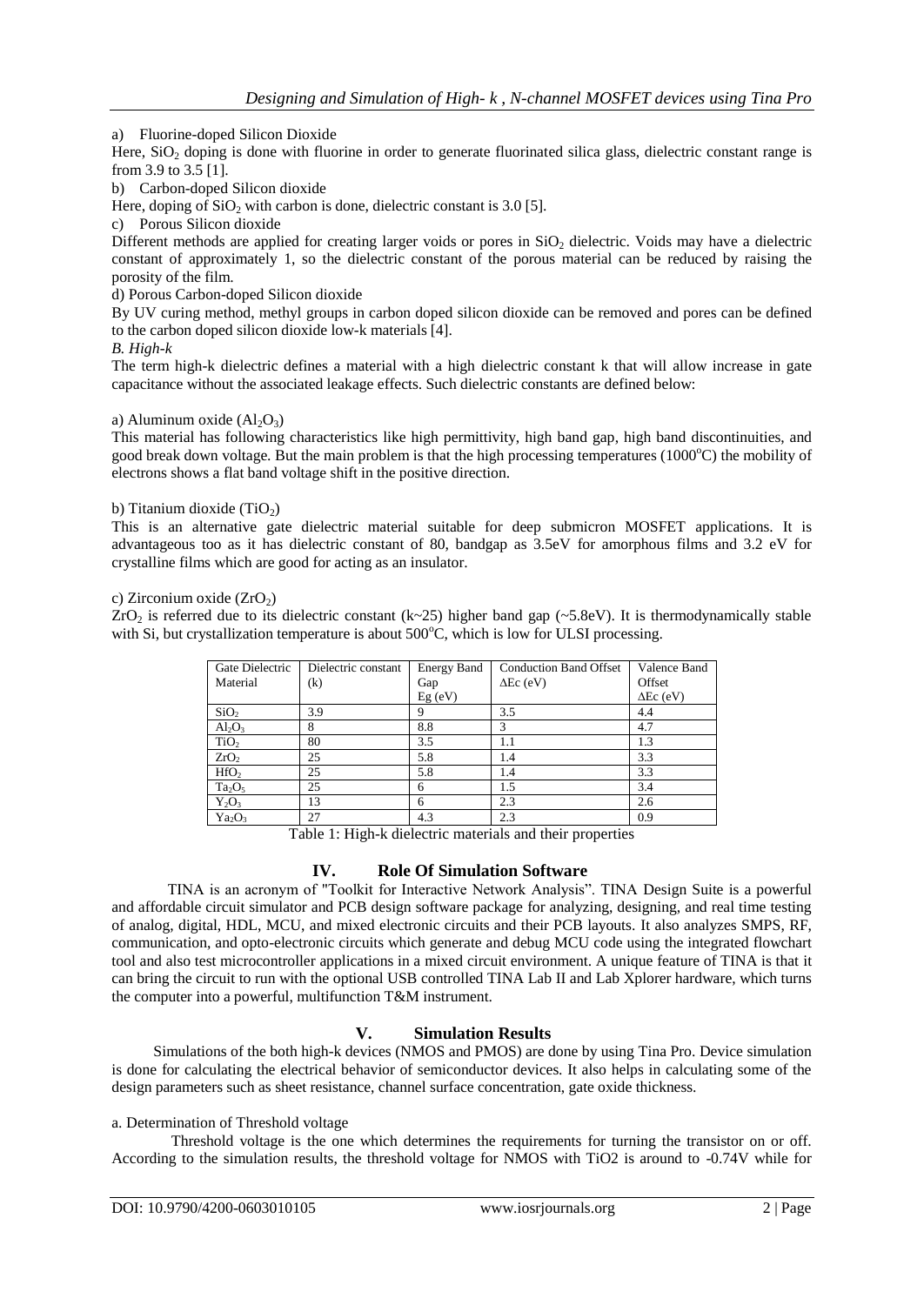NMOS with SiO2,  $V_t$  is equal to 0.23V and for PMOS with TiO2,  $V_t$  is equal to -0.24V. Figure shows the  $I_d$ - $V_g$ characteristics for the transistors with  $V_t$ .



Figure2: The  $I_d-V_g$  curve for (a) NMOS with SiO<sub>2</sub> as gate dielectric (b) NMOS with TiO<sub>2</sub> as gate dielectric and (c) PMOS with  $TiO<sub>2</sub>$  as gate dielectric; obtained from Tina Pro simulator. b. MOSFET V-I Characteristics

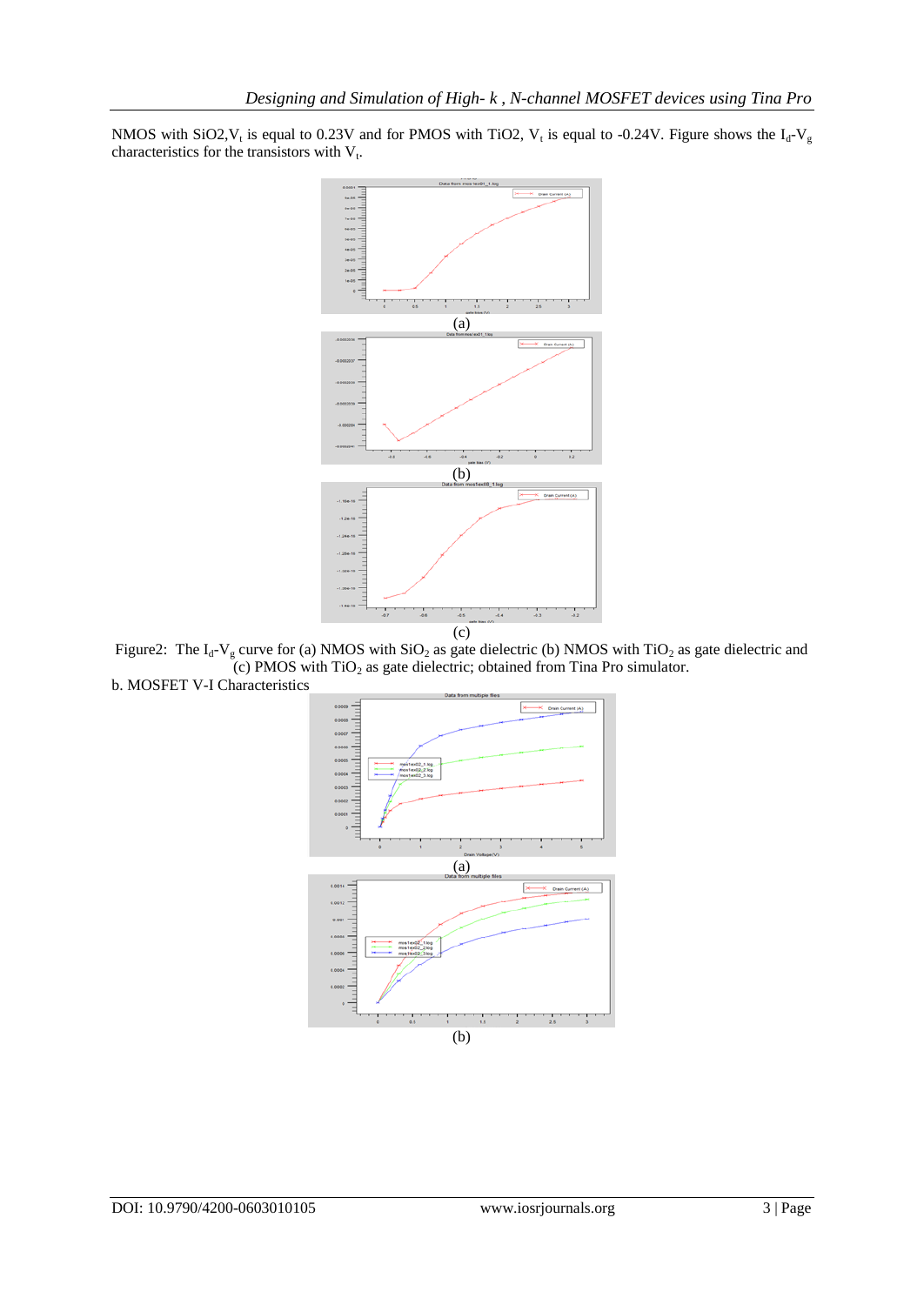

Figure 3: Family of  $I_d$  vs.  $V_{gs}$  curve for (a) NMOS with SiO<sub>2</sub> as gate dielectric (b) NMOS with TiO<sub>2</sub> as gate dielectric and (c)  $\overline{PMOS}$  with  $TiO<sub>2</sub>$  as gate dielectric; obtained from Tina Pro simulator.

c. Effect of Drain Voltage and Threshold Voltage



d. Effect of gate oxide thickness on device parameters like Threshold voltage, Sheet resistance and Channel Surface concentration.







*FIG 4: EFFECT OF GATE OXIDE THICKNESS ON DEVICE PARAMETERS (A) THRESHOLD VOLTAGE (B) SHEET RESISTANCE (C) CHANNEL SURFACE CONCENTRATION*